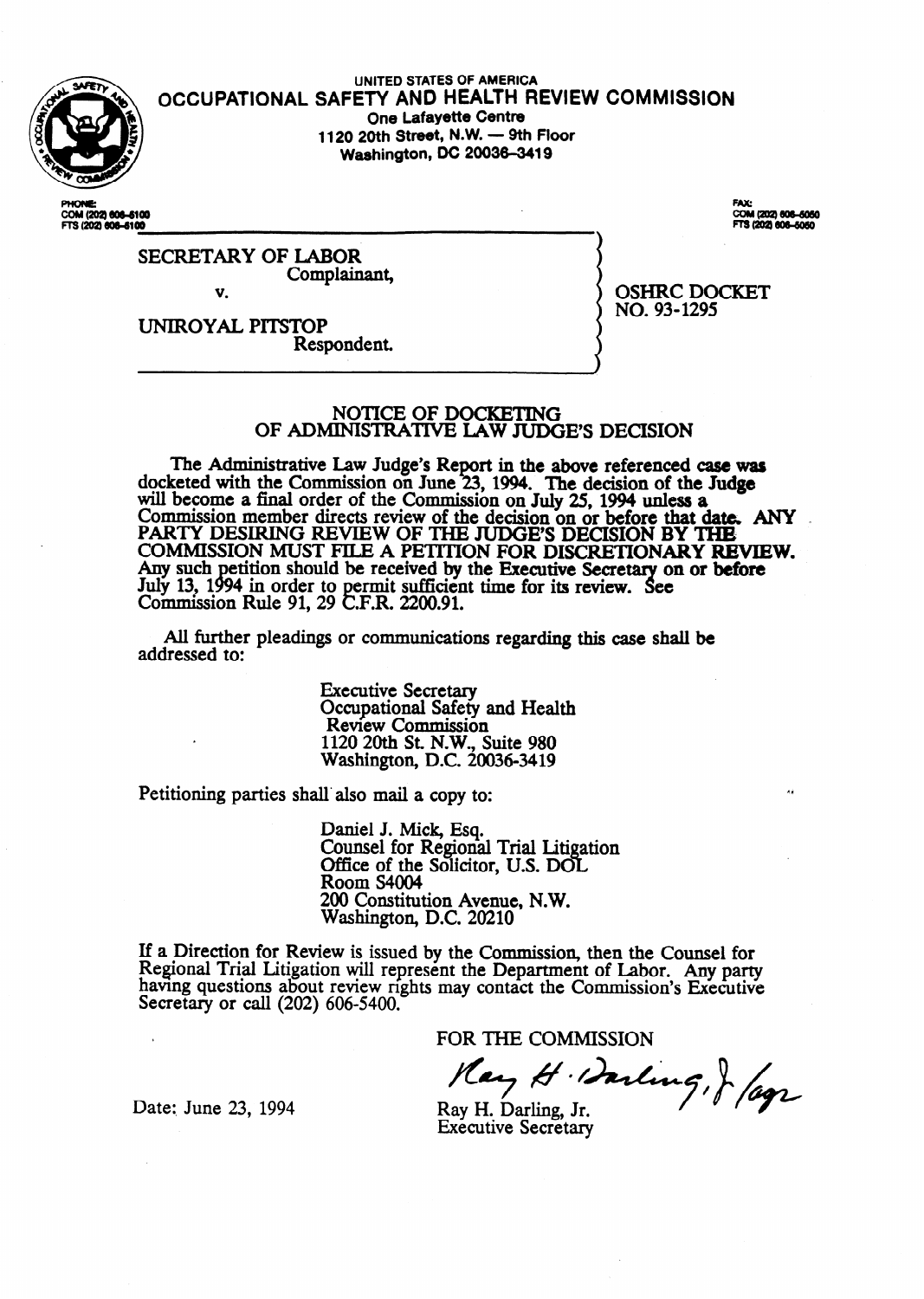## **DOCKET NO. 93-1295**

# NOTICE IS GIVEN TO THE FOLLOWING:

Daniel J. Mick, Esq.<br>Counsel for Regional Trial Litigation<br>Office of the Solicitor, U.S. DOL<br>Room S4004<br>200 Constitution Ave., N.W.<br>Washington, D.C. 20210

James E. White, Esq.<br>Regional Solicitor Office of the Solicitor, U.S. DOL<br>525 Griffin Square Bldg., Suite 501<br>Griffin & Young Streets<br>Dallas, TX 75202

Mr. Carl R. Smith, President<br>Pit-Stop, Inc. 422 North Air Depot Boulevard<br>Midwest City, OK 73110

Paul L. Brady<br>Administrative Law Judge<br>Occupational Safety and Health Review Commission **Room 240** 1365 Peachtree Street, N.E. Atlanta, GA 30309 3119

00108739855:06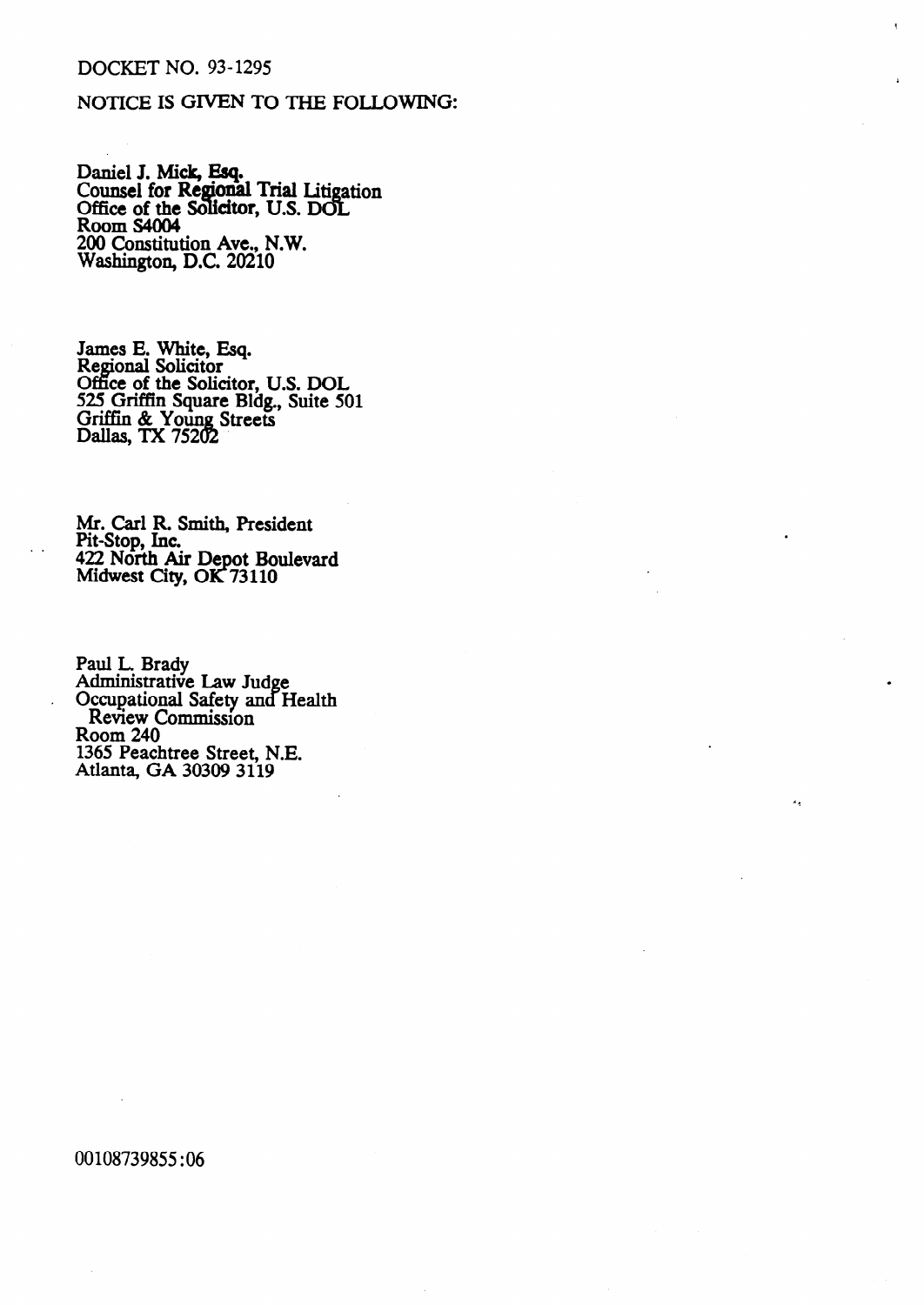

#### UNITED STATES OF AMERICA OCCUPATIONAL SAFETY AND HEALTH REVIEW COMMISSION **1365 PEACHTREE STREET. NE , SUITE 240**  ATLANTA. **GEORGiA 30309-3119**

 $\ddot{\cdot}$  $\ddot{\cdot}$  $\ddot{\cdot}$  $\ddot{\cdot}$  $\ddot{\cdot}$  $\ddot{\cdot}$ 

 $\ddot{\cdot}$ 

 $\frac{1}{2}$ 

PHONE. FAX **FAX FTS (404) 347-4197 COM (404) 347-4197 COM (404) 347-4197** 

| SECRETARY OF LABOR, |  |
|---------------------|--|
| Complainant,        |  |
| V.                  |  |
| PIT-STOP, INC.,     |  |
| Respondent.         |  |

OSHRC Docket No. 934295

**APPEARANCES:** 

Daniel Curran, Esquire Office of the Solicitor U. S. Department of Labor<br>Dallas, Texas  $\nu$ anas, 15.43<br>Eos Compleirent  $\overline{\phantom{a}}$   $\overline{\phantom{a}}$ 

Respondent.

Mr. Carl R. Smith *Mr.* **Stop,** *Inc.*<br> **Midwest City, City** Printed City For Respondent Pro Se

Before: Administrative Law Judge Paul L. Brady

#### **DECISION AND ORDER**

This proceeding is brought pursuant to section 10 of the Occupational Safety and Health Act of 1970 (Act) to contest two citations issued by the Secretary of Labor (Secretary) pursuant to section  $9(a)$  of the Act.

At the beginning of the hearing, the parties entered into an agreement in partial settlement of the issues pending before the Occupational Safety and Health Review Commission (Commission). The Secretary agreed to amend items 2, 3 and 4 of Citation No. 1 to allege "other" than serious violations with no penalties proposed. Respondent,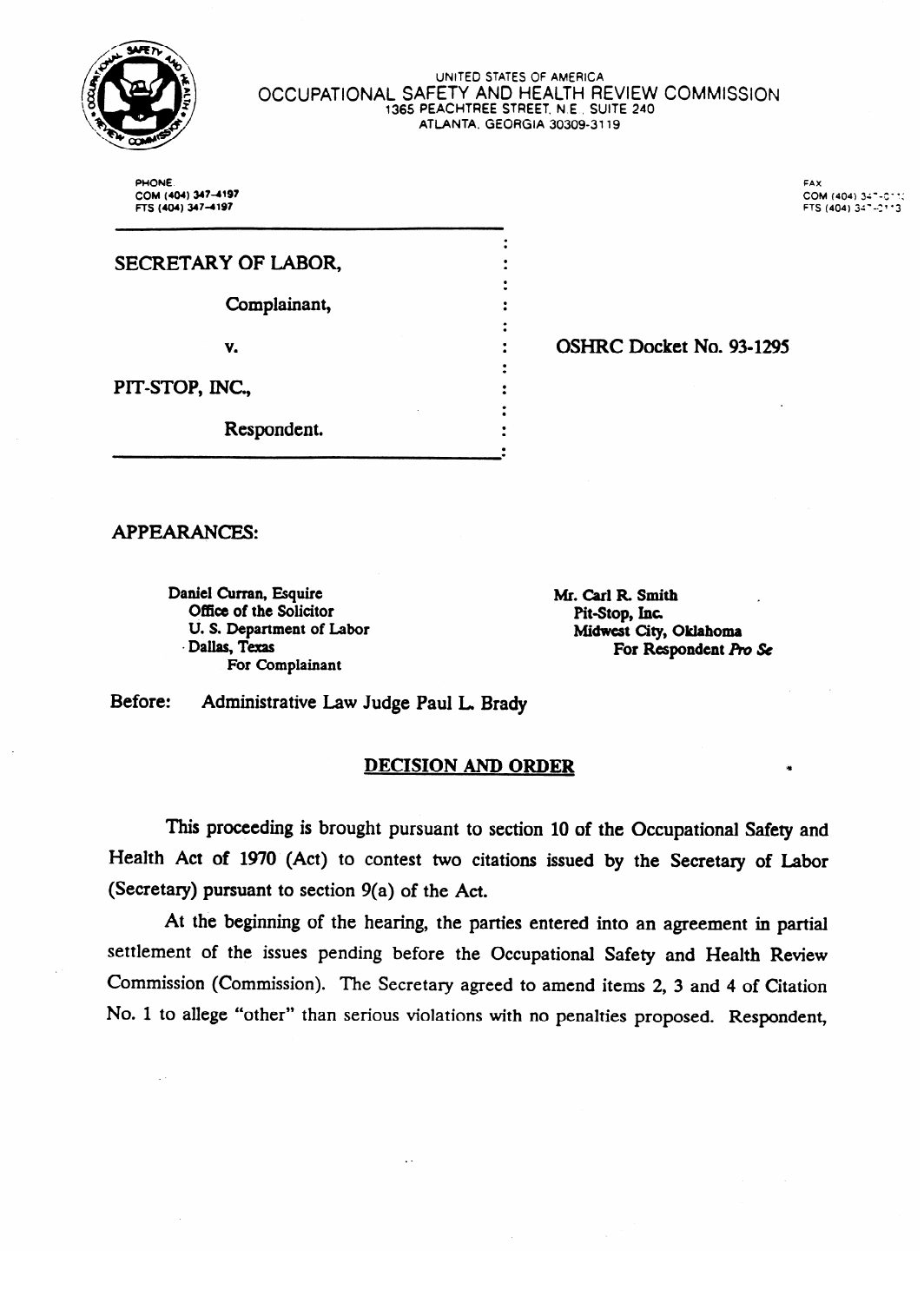Pit-Stop, Inc. (Pit-Stop), agreed to withdraw its notice of contest as to Citation No. 2. As a result of the agreement, only item 1 **of** Citation No. 1, alleging a violation of 29 C.F.R.  $§$  1910.23(a)(8), remained at issue.

The standard at  $\S$  1910.23(a)(8) requires:

Every floor hole into which persons can accidentally walk shall be guarded by either:

(i) A standard railing with standard toeboard on all exposed sides, or

(ii) A floor hole cover of standard strength and construction.<br>While the cover is not in place, the floor hole shall be while the cover is not in place, the hoor hole shall be a constantly attended by someone **or** shall **be protected by a**  removable standard railing  $\dots$ .

The alleged violation is described in the citation as follows:

Floor holes, into which persons could accidentally walk, **were not guarded by**  standard railings with standard toeboards on all exposed **sides or by floor hole**  covers of standard strength and construction:

In the shop area: bay 3, 4, and 5 where covers were not placed over the floor holes measuring 3 feet wide by approximately 10 feet long and 5 feet deep where employees go to do oil changes and grease jobs on cars and trucks, exposing employees to the and grease jobs on cars and instally exposing employees to the hazard of falling into this operation.

Gerald Young, compliance officer with the Occupational safety **and** Health citations. He explained that the openings were service pits used by employees to gain access citations. He explores that the explore that the opening of the understand to drain angine oil and grappe vehicles, measured 3 feet wide, 5 feet deep and approximately 10 feet long (Tr. 19). He vehicles, measured 3 feet wide, 5 feet deep and approximately 10 feet long (Tr. 19). He . guards were provided for several pits and that Kerry Smith, a Pit-Stop official, told him that "it was a matter of time before the guards would be available to the other pits as well" (Tr.  $. 100$ 

Jerry Hill, a Pit-Stop employee at the time of the inspection, testified about Pit-Stop's efforts to provide safe work conditions. Included was a tour of a General Motors plant to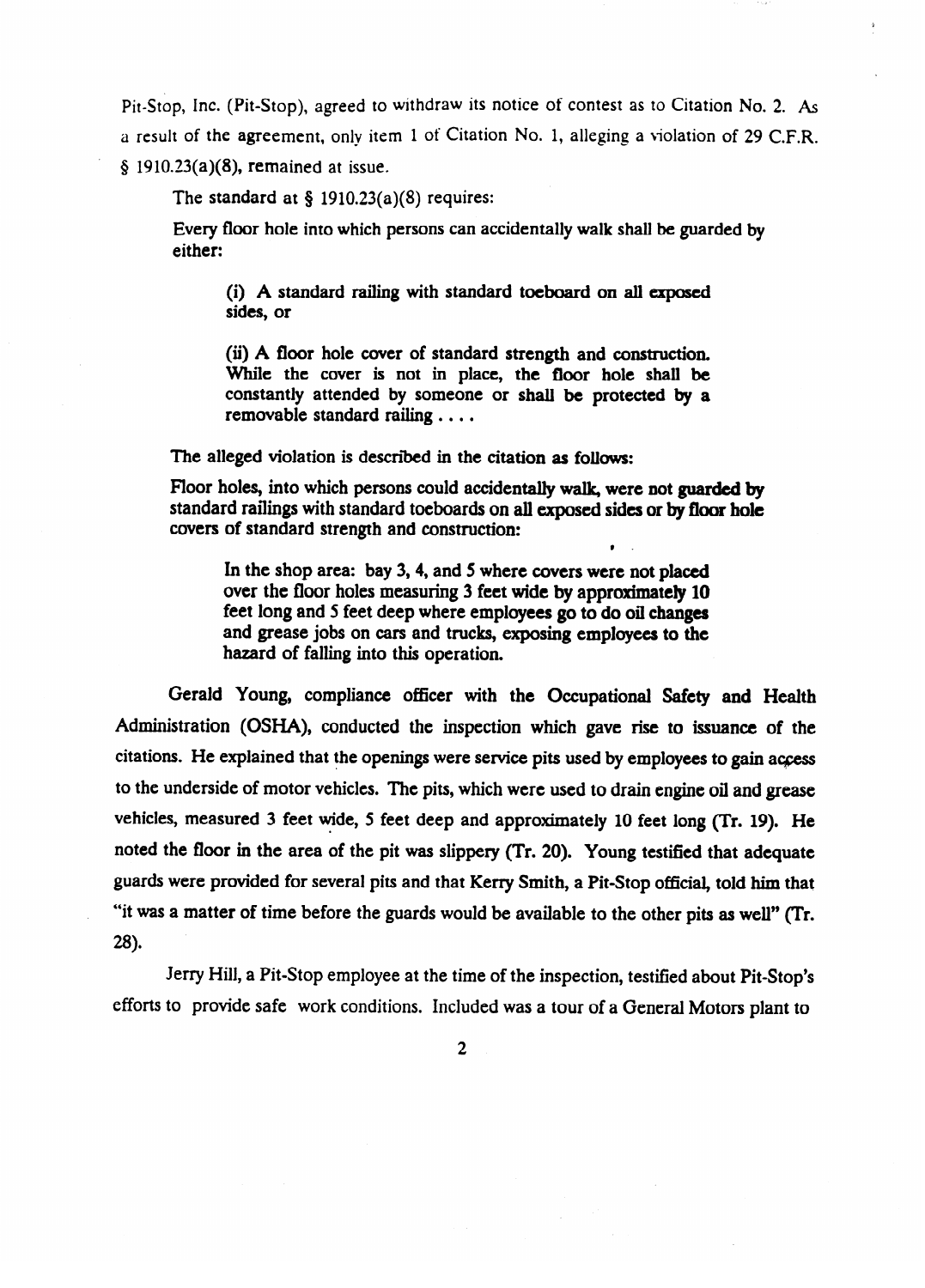seek feasible methods to guard the pits (Tr. 59-63). Hill also stated there were guards at the end of the pits. Although the inspector agreed, he pointed out there were gaps between the guards  $(Tr. 70)$ .

Carl Smith, president of Pit-Stop, testified. that the necessary guarding had been purchased but had not been installed (Tr. 71, 73). While his testimony was not refuted and guards were subsequently installed, the pit was open at the time of the inspection.

The standard was violated as alleged.

Section 17(k) of the Act provides as follows:

For purposes of this section, a serious violation shall be deemed to exist in a place of employment if there is a substantial probability that death or serious physical harm could result from a condition which exists, or from one or more practices, means, methods, operations, or processes which have been adopted or are in use, in such place of employment unless the employer did not and or are in use, in such place of employment unless the **employer did not, and**  could not with the exercise of reasonable diligence, know of the **presence of**  the violation.

The evidence shows that a fall of **5** feet to the **corrugated metal floor of the pit** could result in death or serious physical harm to employees.

Section 17(j) of the Act, 29 U.S.C. § 666(j), requires that when assessing penalties, the Commission must give "due consideration" to four criteria: the size of the employer's business, gravity of the violation, good faith, and prior history of violations. J. A. Jones Constr. Co., 15 BNA OSHC 2201, 2213-14, 1993 CCH OSHD **1** 29,964, P. 41,032 (No. 87-2059, 1993). These factors are not necessarily accorded equal weight. Generally speaking, the gravity of a violation is the primary element in the penalty assessment. Trinity Indus., 15 BNA OSHC 1481, 1483, 1992 CCH OSHD 1 29,582, p. 40,033 (No. 88-2691, 1992). The gravity of a particular violation depends upon such matters as the number of employees exposed, the duration of the exposure, the precautions taken against injury, and the likelihood that any injury would result. J.  $A$ . Jones, 15 BNA OSHC at 2214, 1993 CCH OSHD at p. 41,032. *Jones, 15* BNA OSHC at 2214, 1993 CCH OSHD at p. 41,032

*Hem Iron Works, Inc.*, 16 BNA OSHC 1247, 1994 CCH OSHD **1** 30,155 (No. 88-1962, 1994).<br>Upon consideration of the relevant factors, it is determined that a penalty in the

amount of \$100.00 is appropriate.

 $3<sup>1</sup>$